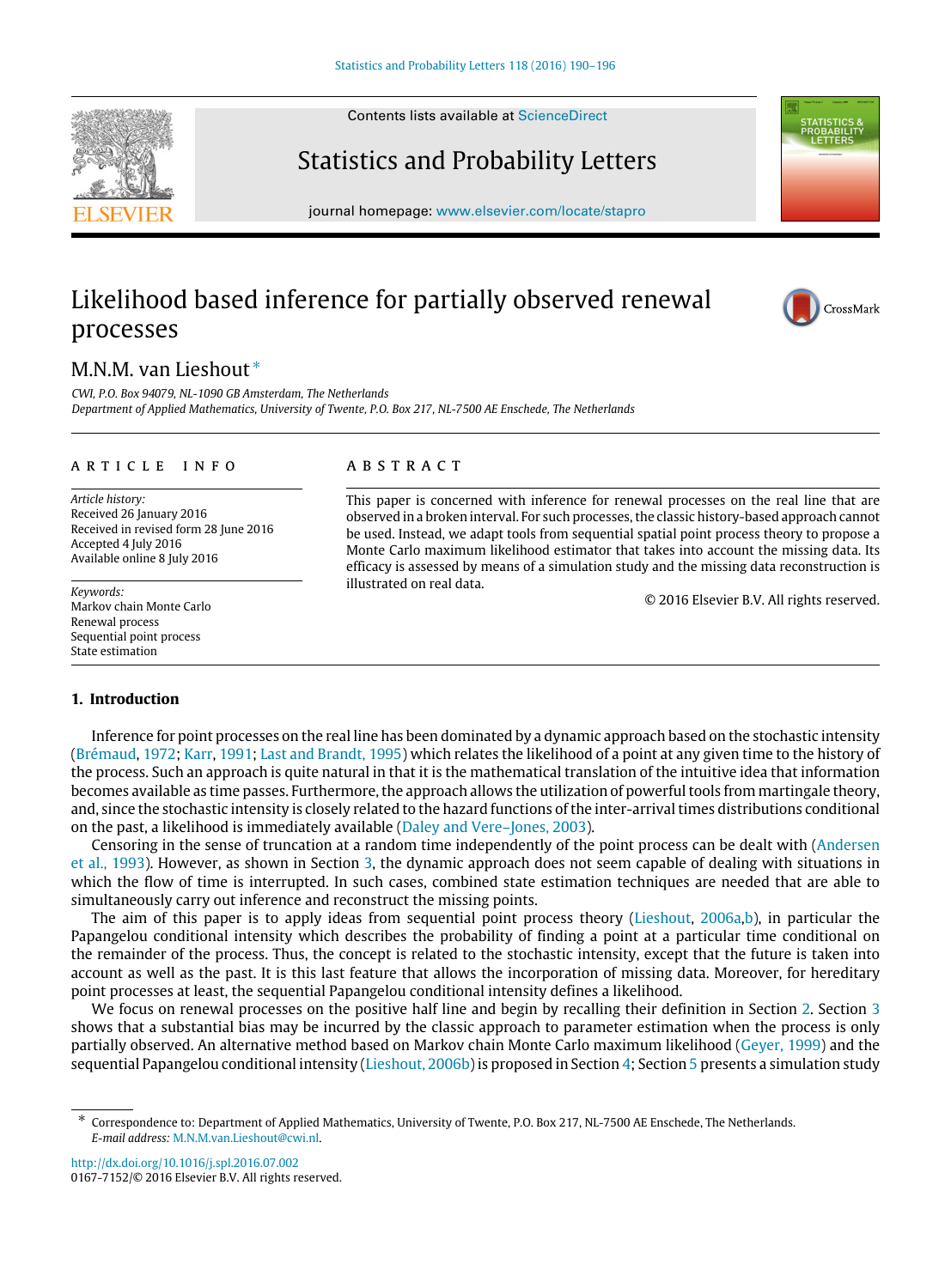to quantify the bias reduction. It should be noted that the method applies equally to other partially observed point processes. Section [6](#page-4-1) illustrates this point by analysing data about calls to a medical helpline.

#### <span id="page-1-0"></span>**2. Renewal processes**

A renewal process on [0, *T*],  $T > 0$ , is defined as follows [\(Karr,](#page-6-0) [1991,](#page-6-0) Chapter 8). Starting at time 0, let  $U_i$  be a sequence of (non-defective) independent and identically distributed inter-arrival times with probability density function  $\pi$ , cumulative distribution function F and hazard function h. Set  $S_0=0$  and  $S_i=S_{i-1}+U_i$  for  $i\in\mathbb{N}$ . Then those  $S_i, i\geq 1$ , that fall in  $(0, T]$ form a simple sequential point process *Y* [\(Lieshout,](#page-6-4) [2006b\)](#page-6-4). For simplicity, we assume that the process starts at time 0, but other initial distributions such as the forward recurrent time may also be accommodated.

Due to the independence assumptions in the model, the stochastic intensity *h* ∗ (·) of *Y* is particularly appealing. Write *V<sup>t</sup>* for the backward recurrence time at *t*, that is, the difference between *t* and the last event falling before or at time *t*. Then, by [Karr](#page-6-0) [\(1991,](#page-6-0) Prop. 8.10),  $h^*(t) = h(V_{t-})$  and Y admits a density f with respect to  $v_{[0,T]}$ , the distribution of a unit rate Poisson process on [0, *T* ], that can be written as

<span id="page-1-1"></span>
$$
f(t_1,\ldots,t_n)=e^T\exp\left[-\int_0^T h^*(t)\,dt\right]\prod_{i=1}^n h^*(t_i)=e^T(1-F(T-t_n))\prod_{i=1}^n \pi(t_i-t_{i-1})\tag{1}
$$

for  $(t_1, ..., t_n) \in H_n([0, T]) = \{(t_1, ..., t_n) \in [0, T]^n : t_1 < \cdots < t_n\}$ , cf. [Karr](#page-6-0) [\(1991,](#page-6-0) Thm 8.17), under the conventions that an empty product is set to one and that  $t_0 = 0$ .

By definition, the stochastic intensity *h*<sup>\*</sup> is a function of the past of the process. A more versatile concept of conditional intensity is the sequential Papangelou conditional intensity [\(Lieshout,](#page-6-4) [2006b\)](#page-6-4) for inserting *t* at position  $k \in \{1, \ldots, n+1\}$ into the vector  $(t_1, \ldots, t_n)$ . It is defined by

$$
\lambda_k(t|t_1,\ldots,t_n) = \frac{f(t_1,\ldots,t_{k-1},t,t_k,\ldots,t_n)}{f(t_1,\ldots,t_n)}
$$

whenever both  $t_{k-1} < t < t_k$  (with  $t_0 = 0$  and  $t_{n+1} = \infty$  by convention) and  $f(t_1, \ldots, t_n) > 0$ ; it is set to zero otherwise. Note that  $\lambda_k$  depends on both the past and the future. Conversely, provided  $f(\cdot)$  is hereditary in the sense that  $f(t_1,\ldots,t_n) > 0$  implies that  $f(s_1,\ldots,s_m) > 0$  for all sub-sequences  $(s_1,\ldots,s_m)$  of  $(t_1,\ldots,t_n)$ , the factorization

$$
f(t_1,..., t_n) = f(\emptyset) \prod_{i=1}^n \lambda_i(t_i|t_1,..., t_{i-1})
$$

holds.

Specializing to renewal processes, note that [\(1\)](#page-1-1) is not necessarily hereditary, for example when  $\pi$  has small bounded support. Therefore we will assume that  $\pi > 0$  and set  $t_0 = 0$ . Then [\(1\)](#page-1-1) is hereditary and the sequential Papangelou conditional intensity  $\lambda_k(t|t_1,\ldots,t_n)$  for  $t_1 < \cdots < t_n$  reads

<span id="page-1-2"></span>
$$
\lambda_k(t|t_1,\ldots,t_n) = \begin{cases}\n\pi(t-t_{k-1})\frac{\pi(t_k-t)}{\pi(t_k-t_{k-1})} & \text{if } 1 \le k \le n \text{ and } t_{k-1} < t < t_k \\
\pi(t-t_{k-1})\frac{1-F(T-t)}{1-F(T-t_{k-1})} & \text{if } k = n+1 \text{ and } t_n < t \le T\n\end{cases}
$$
\n(2)

and zero otherwise. Clearly, [\(2\)](#page-1-2) depends on the vector  $(t_1, \ldots, t_n)$  only through the two immediate neighbours  $t_{k-1}$  and  $t_k$ of *t*, provided such neighbours exist.

Next, consider the conditional distribution of *Y* on  $(T_1, T_2)$ ,  $0 < T_1 < T_2 < T$ , given  $Y \cap [0, T_1] = \vec{r}$  and  $Y \cap [T_2, T] = \vec{s}$ . Then, for *t* ∈ (*T*<sub>1</sub>, *T*<sub>2</sub>) and (*t*<sub>1</sub>, . . . , *t*<sub>*n*</sub>) ∈ *H*<sub>*n*</sub>((*T*<sub>1</sub>, *T*<sub>2</sub>)),

<span id="page-1-3"></span>
$$
\lambda_{k}(t|t_{1},...,t_{n};\vec{\mathbf{r}},\vec{\mathbf{s}}) = \begin{cases}\n\pi(t-t_{k-1})\frac{\pi(t_{k}-t)}{\pi(t_{k}-t_{k-1})} & \text{if } 1 \leq k \leq n \text{ and } \max(T_{1},t_{k-1}) < t < t_{k} \\
\pi(t-t_{k-1})\frac{\pi(s_{1}-t)}{\pi(s_{1}-t_{k-1})} & \text{if } k = n+1, \ \vec{\mathbf{s}} \neq \emptyset \text{ and } t_{n} < t < T_{2} \\
\pi(t-t_{k-1})\frac{1-F(T-t)}{1-F(T-t_{k-1})} & \text{if } k = n+1, \ \vec{\mathbf{s}} = \emptyset \text{ and } t_{n} < t < T_{2}\n\end{cases}
$$
\n(3)

and zero otherwise. Now, we use the convention that  $t_0 = \max(\vec{r})$  if  $\vec{r} \neq \emptyset$  and  $t_0 = 0$  otherwise. As [\(2\),](#page-1-2) [\(3\)](#page-1-3) depends on the vector (*t*1, . . . , *tn*) only through the two immediate neighbours *tk*−<sup>1</sup> and *t<sup>k</sup>* of *t*, provided such neighbours exist. Moreover, assuming that  $\vec{s} \neq \emptyset$ , the density of the conditional distribution of *Y* on  $(T_1, T_2)$  with respect to a unit rate Poisson process on (*T*<sub>1</sub>, *T*<sub>2</sub>) is, for *n* ∈ *N* and (*t*<sub>1</sub>, . . . , *t*<sub>*n*</sub>) ∈ *H*<sub>*n*</sub>((*T*<sub>1</sub>, *T*<sub>2</sub>)),

<span id="page-1-4"></span>
$$
f(t_1,\ldots,t_n|\vec{\mathbf{r}},\vec{\mathbf{s}})=f(\emptyset|\vec{\mathbf{r}},\vec{\mathbf{s}})\frac{\pi(t_1-\max(\vec{\mathbf{r}}))\pi(s_1-t_n)}{\pi(s_1-\max(\vec{\mathbf{r}}))}\prod_{i=2}^n\pi(t_i-t_{i-1})
$$
\n(4)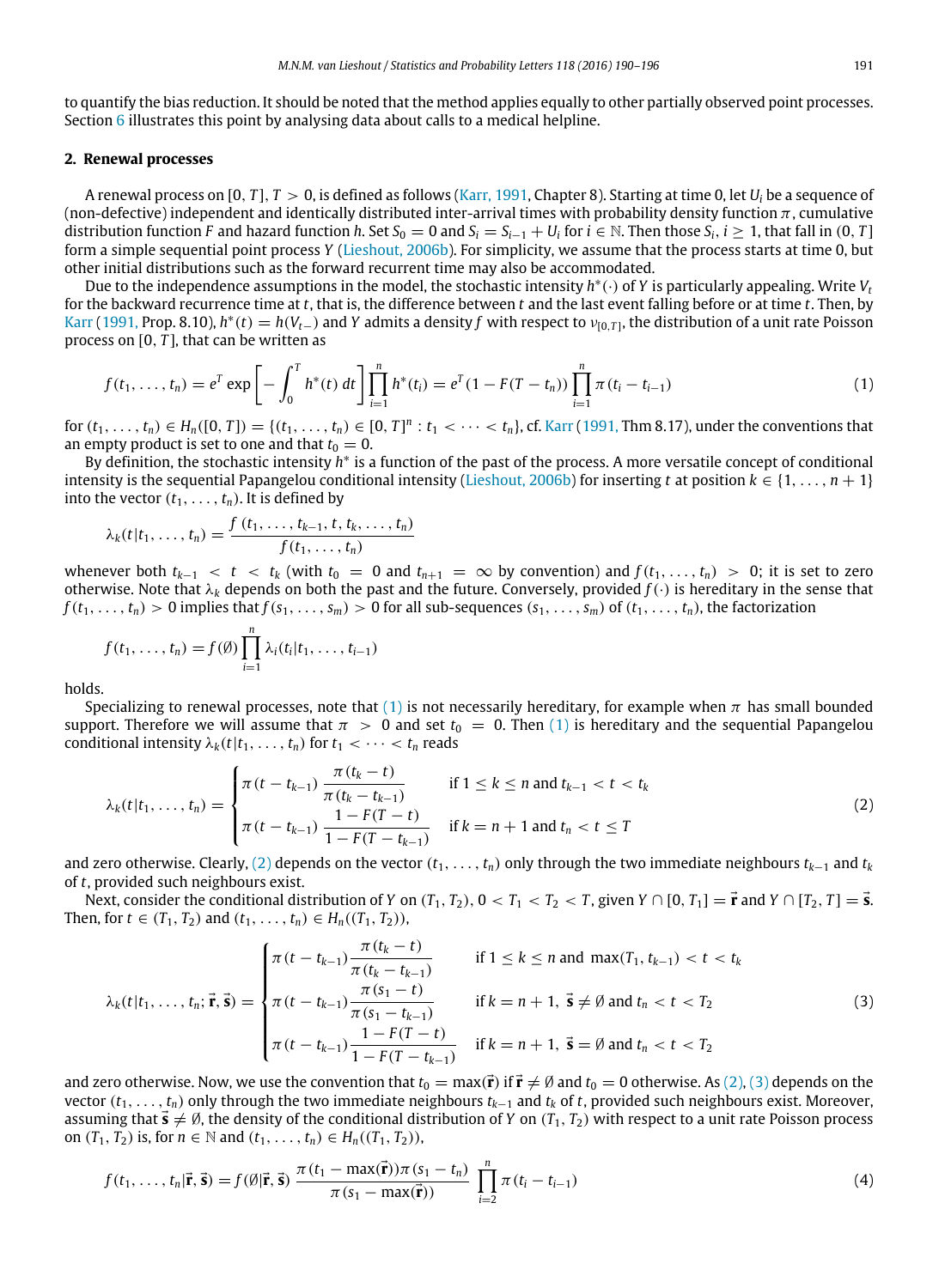<span id="page-2-1"></span>

**Fig. 1.** Sample from a renewal process with Erlang(2)-distributed inter-arrival times with rate parameter  $\lambda = 40$  observed in [0, 1]∪[3, 4]. Time is plotted against index number.

under the convention that max( $\emptyset$ ) = 0. If  $\vec{s} = \emptyset$ , the ratio  $\pi(s_1 - t_n)/\pi(s_1 - \max(\vec{r}))$  should be replaced by  $(1 - F(T - \vec{r}))$  $(t_n)$ )/(1 – *F*(*T* – max( $\vec{r}$ ))).

A few remarks are in order. Firstly, [\(3\)](#page-1-3) and [\(4\)](#page-1-4) depend on  $\vec{r}$  and  $\vec{s}$  only through max( $\vec{r}$ ) and min( $\vec{s}$ ), the points adjacent to  $(T_1, T_2)$ . Secondly, except when  $\pi$  is the density of an exponential distribution, or, in other words, when *Y* is a Poisson process, there seems to be no closed form expression for the normalization constant  $f(\emptyset|\vec{r},\vec{s})^{-1}$ , that is, for

$$
e^{-(T_2-T_1)}\left[1+\sum_{n=1}^{\infty}\int_{H_n((T_1,T_2))}\frac{\pi(t_1-\max(\vec{\mathbf{r}}))\pi(s_1-t_n)}{\pi(s_1-\max(\vec{\mathbf{r}}))}\prod_{i=2}^n\pi(t_i-t_{i-1})dt_1\cdots dt_n\right].
$$

Nevertheless, *e* −(*T*2−*T*1) *f*(∅|⃗**r**, ⃗**s**) can be interpreted as the conditional probability of finding no points in the interval (*T*1, *T*2) given the realizations  $\vec{r}$  and  $\vec{s}$  on [0,  $T_1$ ], respectively, [ $T_2$ ,  $T$ ].

#### <span id="page-2-0"></span>**3. Inference based on fully observed inter-arrival times**

This section considers the Erlang probability density function

$$
\pi(x) = \frac{\lambda^{\alpha}}{(\alpha - 1)!} x^{\alpha - 1} e^{-\lambda x}, \quad x \ge 0,
$$

with parameters  $\lambda > 0$  and  $\alpha \in \mathbb{N}$ . [Fig. 1](#page-2-1) shows a realization of a renewal process on [0, 4] with inter-arrival density  $\pi$  for  $\lambda = 40$  and  $\alpha = 2$  that is observed within [0, 1] ∪ [3, 4].

For renewal processes observed in an unbroken interval  $[0, T]$ ,  $T > 0$ , [Karr](#page-6-0) [\(1991,](#page-6-0) Chapter 8) surveys two approaches to estimate the parameters of π. The first method is to treat the fully observed inter-arrival times  $U_i$ ,  $i = 1, \ldots, N(T)$ , as a random sample from  $\pi$  and apply maximum likelihood or the method of moments to obtain parameter estimates. The second approach is to use the explicit representation [\(1\)](#page-1-1) of the likelihood in terms of the stochastic intensity *h*<sup>\*</sup> and apply maximum likelihood estimation directly. Note that the first approach applies equally to broken observation intervals but that the second one does not.

Under the Erlang model, if the lengths of the fully observed inter-arrival intervals would constitute a valid random sample, for fixed  $\alpha$  we would have an exponential family with sufficient statistic  $\sum_i U_i$  and maximum likelihood estimator  $\widehat{\lambda} = n\alpha / \sum_{i} U_i$  The parameter  $\alpha$  could be estimated by profile likelihood. The problem, though, is that the sample size  $n = N(T)$  is random. Nevertheless, [Karr](#page-6-0) [\(1991\)](#page-6-0) suggests to proceed as if the  $U_i$  were a random sample and claims this causes relatively little loss of information.

As an example, the realization consisting of 40 points depicted in [Fig. 1](#page-2-1) has 38 observable inter-arrival times. Based on this sample,  $\hat{\lambda} = 40.91$ , whilst the profile likelihood method yields  $\hat{\alpha} = 2$ . To assess the bias and variance of  $\hat{\lambda}$ , we generated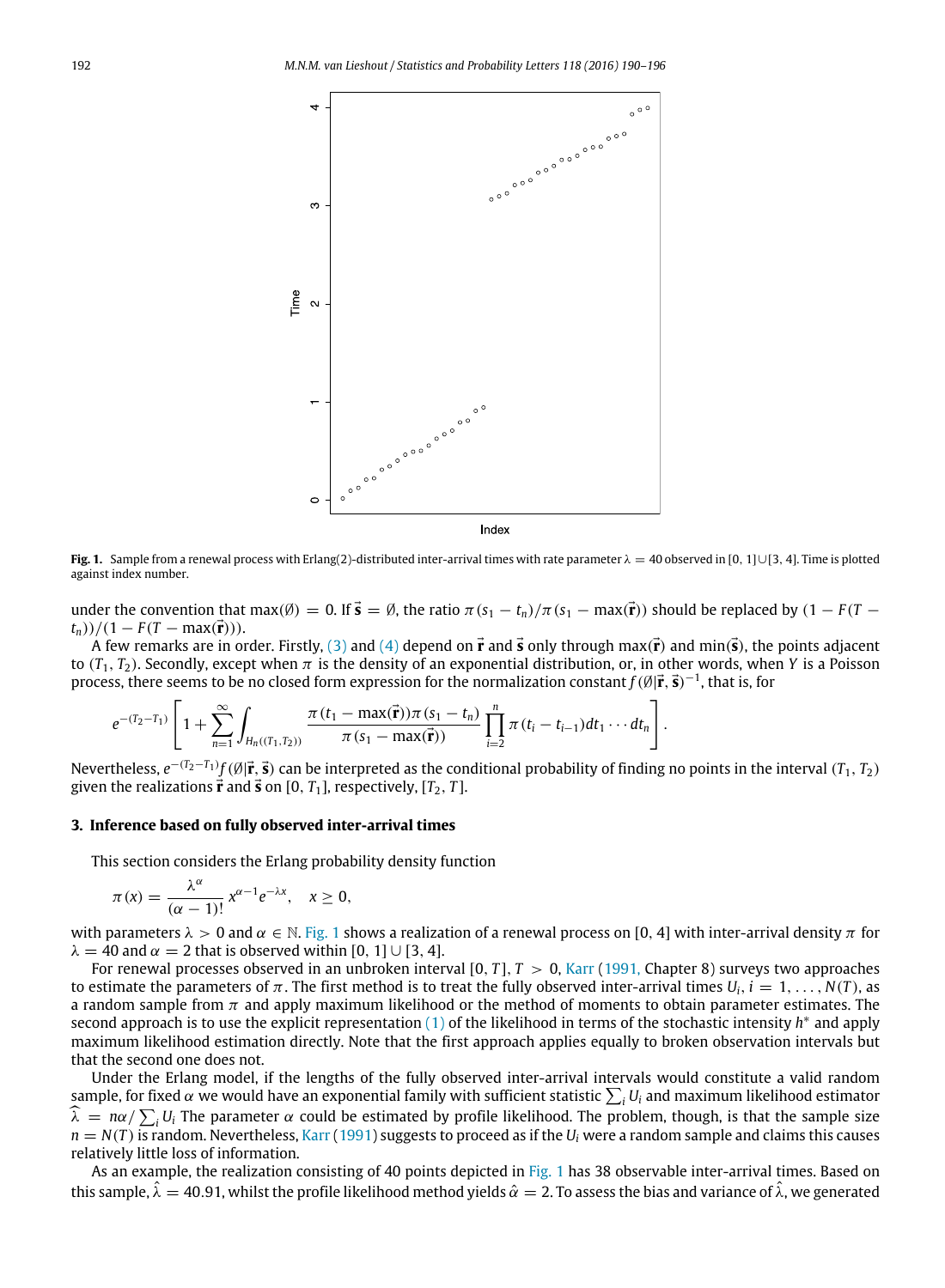#### <span id="page-3-1"></span>**Table 1**

Classic estimation of  $\lambda$  based on 100 partially observed renewal processes on [0, 4] with Erlang(2)-distributed inter-arrival times with rate parameter  $\lambda = 40$ . The first column lists the observation window, the second and third columns the empirical mean and standard deviations of  $\hat{\lambda}$ .

| Observation window                | Mean  | Standard error |
|-----------------------------------|-------|----------------|
| $[0, 1] \cup [3, 4]$              | 42.1  | 5.0            |
| $[0, 0.25] \cup [0.75, 1]$        | 474   | 11.7           |
| $[0, 0.0625] \cup [0.1875, 0.25]$ | 128.1 | 100.6          |

100 data patterns on [0, 4] for the parameter values  $\lambda = 40$  and  $\alpha = 2$ . We iteratively excluded the middle of the left-most interval and estimated  $\lambda$ . The results are summarized in [Table 1.](#page-3-1)

We conclude that the bias and variance increase as the observation window contains less complete inter-arrival intervals. The bias occurs as smaller intervals are more likely to fall in the observation window, a phenomenon known as length bias [\(Karr,](#page-6-0) [1991\)](#page-6-0). For the smallest observation window, the bias is severe. Indeed, of the samples on the union of two intervals of length 1/16 each, less than half had observable inter-arrival times at all. Moreover, 1/16 is only slightly larger than the expected inter-arrival time of 1/20.

#### <span id="page-3-0"></span>**4. Monte Carlo maximum likelihood with missing data**

The approach of Section [3](#page-2-0) does not make full use of the available data, as it completely ignores partially observed interarrival intervals. Here, we adapt the method of [Geyer](#page-6-3) [\(1999\)](#page-6-3) for dealing with missing data to better account for such intervals.

As before, suppose *Y* is a renewal process on [0, *T*] that is observed in [0, *T*<sub>1</sub>]  $\cup$  [*T*<sub>2</sub>, *T*]. Write  $\pi = \pi_\theta$  for the density of the inter-arrival time distribution, which depends on a parameter θ. Furthermore, denote by ⃗**r** the vector of points in [0, *T*1] and let  $\vec{s}$  contain those in  $[T_2, T]$ . Writing *U* for the vector of un-observed points of *Y*, that is, those that fall in  $(T_1, T_2)$ , and *Z* for the vector of points that are observed, the log likelihood ratio with respect to a given reference parameter  $\theta_0$  [\(Geyer,](#page-6-3) [1999;](#page-6-3) [Møller](#page-6-5) [and](#page-6-5) [Waagepetersen,](#page-6-5) [2004\)](#page-6-5) is

$$
L(\theta) = \log \mathbb{E}_{\theta_0} \left[ \frac{f_{\theta}(\vec{\mathbf{r}}, U, \vec{\mathbf{s}})}{f_{\theta_0}(\vec{\mathbf{r}}, U, \vec{\mathbf{s}})} \mid Z = (\vec{\mathbf{r}}, \vec{\mathbf{s}}) \right]
$$

where  $f_{\theta}$  is of the form [\(1\).](#page-1-1)

In general, the expectation cannot be calculated explicitly and is replaced by an average over a sample from the conditional distribution. Doing so, we obtain the Monte Carlo log likelihood ratio

<span id="page-3-2"></span>
$$
L_N(\theta) = \log \left[ \frac{1}{N} \sum_{i=1}^N \frac{f_\theta(\vec{\mathbf{r}}, U_i^*, \vec{\mathbf{s}})}{f_{\theta_0}(\vec{\mathbf{r}}, U_i^*, \vec{\mathbf{s}})} \right].
$$
\n(5)

Specifically, the  $U_i^*$  form a sample from the conditional distribution of *U* on  $(T_1, T_2)$  given the observed vector  $Z = (\vec{r}, \vec{s})$ of points in  $[0, T_1] \cup [T_2, T]$  under the reference parameter  $\theta_0$ . By taking derivatives, we get the Monte Carlo score and Fisher information. Note that even for exponential families, in the missing data case there may not be a unique maximum likelihood estimator.

To generate a sample  $U^*_i$  ,  $i=1,\ldots,N$ , we assume that the sequential Papangelou conditional intensity [\(3\)](#page-1-3) is uniformly bounded by some  $\beta > 0$  and use the Metropolis–Hastings approach [\(Brooks](#page-5-3) [et al.,](#page-5-3) [2011;](#page-5-3) [Geyer](#page-6-6) [and](#page-6-6) [Møller,](#page-6-6) [1994;](#page-6-6) [Green,](#page-6-7) [1995;](#page-6-7) [Lieshout,](#page-6-2) [2006a;](#page-6-2) [Møller](#page-6-5) [and](#page-6-5) [Waagepetersen,](#page-6-5) [2004\)](#page-6-5). By [Geyer](#page-6-3) [\(1999,](#page-6-3) Prop. 3.3), the algorithm is geometrically ergodic.

An alternative is to use birth-and-death processes [\(Lieshout,](#page-6-2) [2006a;](#page-6-2) [Møller,](#page-6-8) [1989;](#page-6-8) [Preston,](#page-6-9) [1977;](#page-6-9) [Ripley,](#page-6-10) [1977\)](#page-6-10), but special care is needed to avoid explosion while ensuring sufficient mixing at the same time. Indeed, the classic birth-anddeath process [\(Preston,](#page-6-9) [1977\)](#page-6-9) is often implemented by means of a thinning of a birth process whose rate is equal to a global bound on the sequential Papangelou conditional intensity. In our context, since the latter may fluctuate quite a lot, we use adaptive thinning based on local bounds

$$
\lambda_k(u|t_1,\ldots,t_n;\vec{\mathbf{r}},\vec{\mathbf{s}})\leq g(u|t_1,\ldots,t_n;\vec{\mathbf{r}},\vec{\mathbf{s}})\leq \beta
$$

for some integrable function *g* that is constant on  $(t_{k-1}, t_k)$ ,  $k = 1, \ldots, n+1$ , with an appropriate convention for  $k = 1$ [and](#page-6-5)  $k = n + 1$ . Conditions for geometrically fast convergence can be found in [Møller](#page-6-5) [\(1989\)](#page-6-8) and Møller and [Waagepetersen](#page-6-5) [\(2004\)](#page-6-5).

Asymptotic results, including a central limit theorem for the Monte Carlo error, are presented in [Geyer](#page-6-11) [\(1994\)](#page-6-11). In practice, though, one examines trace plots of carefully chosen statistics (for example, the sufficient statistics in an exponential family model) to assess convergence [\(Møller](#page-6-5) [and](#page-6-5) [Waagepetersen,](#page-6-5) [2004\)](#page-6-5).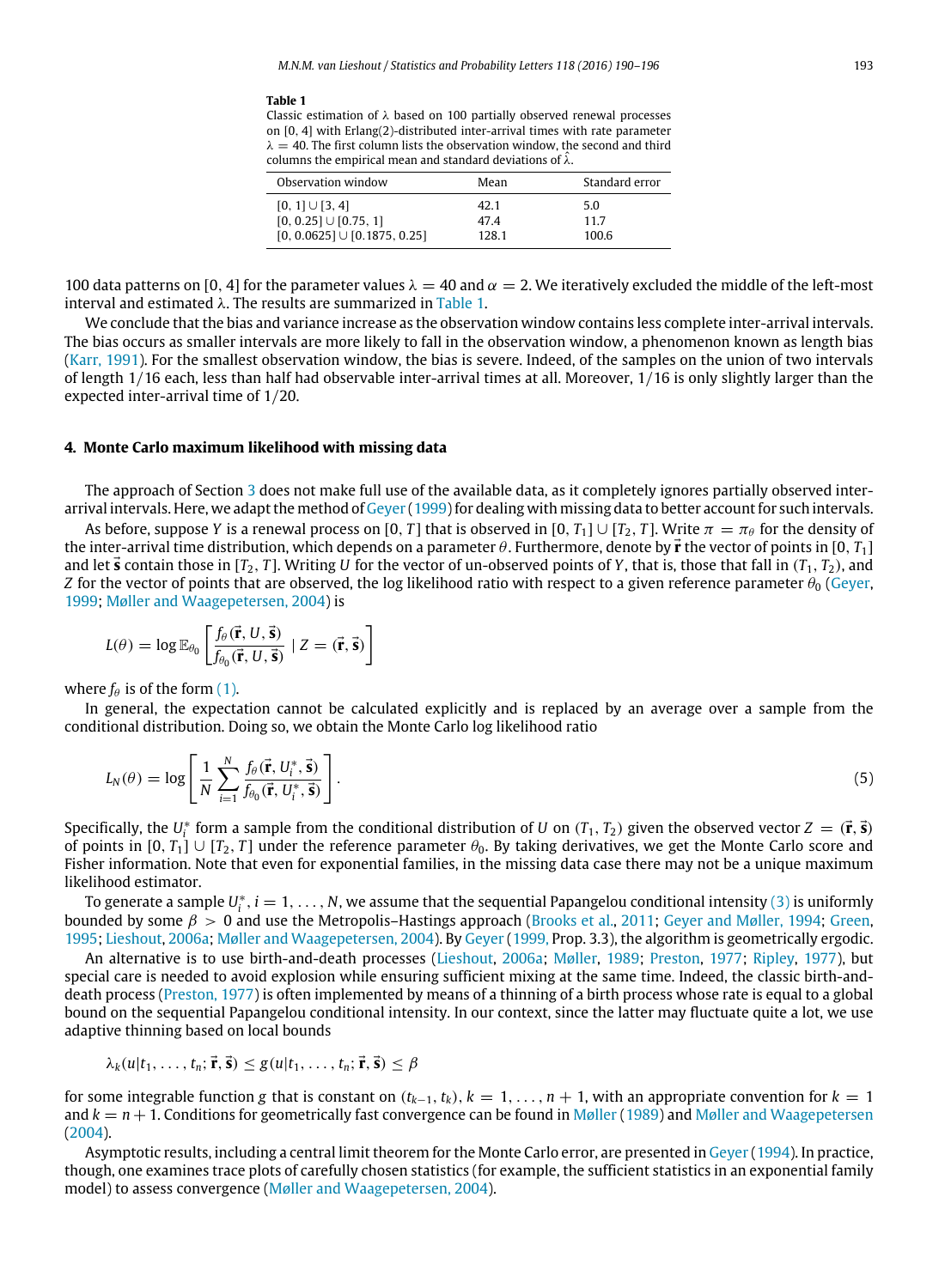#### <span id="page-4-2"></span>**Table 2**

Missing data Monte Carlo maximum likelihood estimation of λ based on 100 partially observed renewal processes on [0, 4] with Erlang(2)-distributed inter-arrival times with rate parameter  $\lambda = 40$ . The first column lists the observation window, the second and third columns the empirical mean and standard deviations of  $\hat{\lambda}$ .

| Observation window                | Mean | Standard error |
|-----------------------------------|------|----------------|
| $[0, 1] \cup [3, 4]$              | 40.9 | 4.8            |
| $[0, 0.25] \cup [0.75, 1]$        | 40.8 | 8.8            |
| $[0, 0.0625] \cup [0.1875, 0.25]$ | 40.8 | 214            |

### <span id="page-4-0"></span>**5. Results**

Let us return to the model of Section [3](#page-2-0) and the data  $(\vec{r}, \vec{s})$  plotted in [Fig. 1.](#page-2-1) For this model, the parameter  $\theta$  is the rate  $\lambda$ of the Erlang density function and, for  $1 = T_1 < t_1 < \cdots < t_n < T_2 = 3$ , since  $\vec{s} \neq \emptyset$ ,

$$
\frac{f_{\lambda}(\vec{r},t_1,\ldots,t_n,\vec{s})}{f_{\lambda_0}(\vec{r},t_1,\ldots,t_n,\vec{s})}=\left(\frac{\lambda}{\lambda_0}\right)^{(n+n(\vec{r})+n(\vec{s}))\alpha}\frac{e^{-\lambda T}\sum\limits_{i=0}^{\alpha-1}\lambda^i(T-\max(\vec{s}))^i/i!}{e^{-\lambda_0 T}\sum\limits_{i=0}^{\alpha-1}\lambda_0^i(T-\max(\vec{s}))^i/i!}.
$$

Hence, to calculate [\(5\)](#page-3-2) it is sufficient to keep track of  $n(U^*_i)+n(\vec{\bf r})+n(\vec{\bf s})$ , the total number of points, during the Monte Carlo simulations. For the data shown in [Fig. 1,](#page-2-1)  $\vec{r}$  consists of 19 points,  $\vec{s}$  of 21.

In order to implement the Monte Carlo samplers discussed in the previous section, local and global bounds on the sequential Papangelou conditional intensity are needed. For the local bound, recall [\(3\)](#page-1-3) and note that, for *a* < ξ < *b*,

 $\alpha$ −1

$$
\frac{\pi(\xi-a)\pi(b-\xi)}{\pi(b-a)}\leq \frac{\lambda^{\alpha}}{(\alpha-1)!}\left(\frac{b-a}{4}\right)^{\alpha-1}.
$$

Furthermore,

$$
\frac{\pi(\xi - a)(1 - F(b - \xi))}{1 - F(b - a)} = \frac{\lambda^{\alpha}}{(\alpha - 1)!}(\xi - a)^{\alpha - 1} \frac{\sum_{i=0}^{\infty} \lambda^{i} (b - \xi)^{i} / i!}{\sum_{i=0}^{\alpha - 1} \lambda^{i} (b - a)^{i} / i!}
$$

is bounded from above by

$$
\frac{\lambda^{\alpha}(b-a)^{\alpha-1}}{(\alpha-1)! \sum_{i=0}^{\alpha-1} \lambda^{i}(b-a)^{i}/i!} \sum_{i=0}^{\alpha-1} \left[ \frac{\lambda(b-a)}{4} \right]^{i}/i!.
$$

As an aside, the bound can be improved upon in some cases by noting that the function  $\phi : \xi \to \pi(\xi - a)(1 - F(b - \xi))$ increases on  $(a, b)$  if  $\lambda - (\alpha - 1)/(b - a) < 0$ . Finally, since the sub-interval length  $b - a \leq T$  is bounded, a global bound and hence local stability follows.

To find a suitable reference parameter  $\lambda_0$  for  $L_N(\lambda)$ , we use the Newton–Raphson method [\(Geyer,](#page-6-3) [1999\)](#page-6-3). For the data of [Fig. 1,](#page-2-1) this method gives  $\lambda_0 = 40.531$ . Next, we compute the Monte Carlo log likelihood ratio [\(5\)](#page-3-2) using  $N = 10,000$ samples from a long Metropolis–Hastings run sub-sampled every thousand steps after a thousand steps burn-in. It has a unique maximum at  $\hat{\lambda} = 40.36$ ; the Monte Carlo inverse Fisher information is 20.3.

To assess the bias and variance of the Monte Carlo maximum likelihood estimator, we considered a hundred data patterns as in Section [3.](#page-2-0) For each pattern, after ten Newton–Raphson steps from the true value  $\lambda_0 = 40.0, N = 1000$  Monte Carlo samples were obtained by sub-sampling in a long run every thousand steps after a burn-in of a thousand steps to yield a Monte Carlo log likelihood ratio  $L_N(\lambda)$ , which, in turn, was optimized over the parameter  $\lambda$ . The results are summarized in [Table 2;](#page-4-2) similar results were obtained by the birth-and-death approach.

Compared to the naive approach (cf. [Table 1\)](#page-3-1), the bias is much reduced by correctly taking into account missing data and does not increase noticeably for smaller observation intervals. The variance is also reduced in comparison to that of the naive approach but does increase when more data is missing.

#### <span id="page-4-1"></span>**6. Extensions and application**

The state estimation approach developed in this paper can be applied to point process models other than renewal processes as well. Consider, for example, daily records of calls to NHS Direct, a phone service operated by the National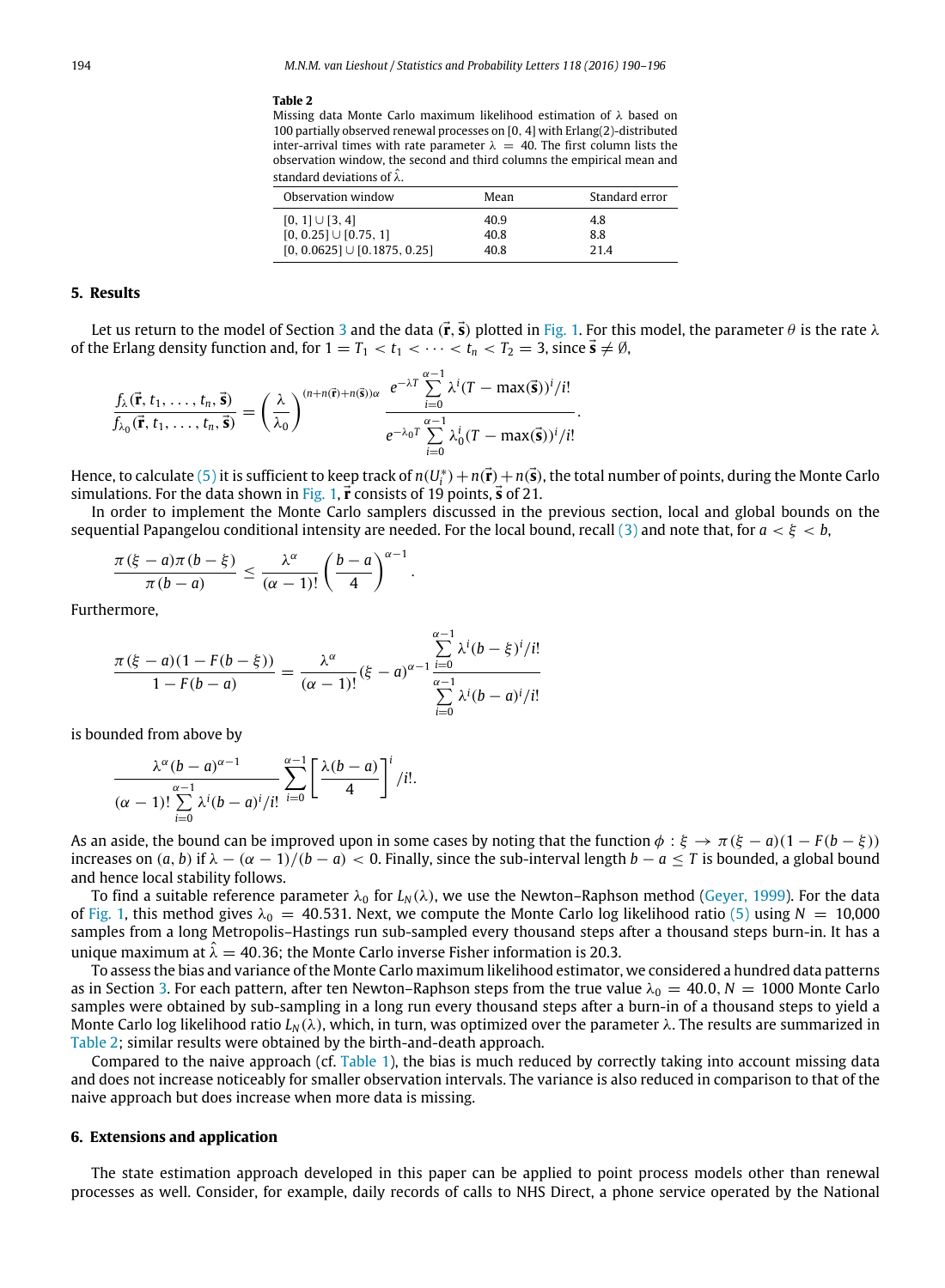<span id="page-5-5"></span>

**Fig. 2.** Dates of calls to NHS Direct in days starting January 1st, 2001, plotted against index number (left panel) with state estimation (middle panel). Right: histogram of the conditional total intensity of calls during September 13-30, 2001, given the observed calls.

Health Service in Britain which people could call 24 h a day to get medical advice.<sup>[1](#page-5-4)</sup> The 327 calls shown in [Fig. 2](#page-5-5) are those recorded during September and October 2001 that reported acute gastroenteric complaints in the county of Hampshire as downloaded from [www.lancaster.ac.uk/staff/diggle/pointpatternbook/datasets/AEGISS.](http://www.lancaster.ac.uk/staff/diggle/pointpatternbook/datasets/AEGISS)

A salient feature is that no calls were registered during the period September 13–30 with recording resuming on October 1st, 2001. For further details, see [Diggle](#page-6-12) [et al.](#page-6-12) [\(2005\)](#page-6-12).

As in [Brix](#page-5-6) [and](#page-5-6) [Diggle](#page-5-6) [\(2001\)](#page-5-6) and [Diggle](#page-6-12) [et al.](#page-6-12) [\(2005\)](#page-6-12), we assume that calls are made according to a log-Gaussian Cox process [\(Møller](#page-6-13) [et al.,](#page-6-13) [1998\)](#page-6-13) and approximate the rate of calls during the *i*th day of the two-month period by  $\mu_0(i)$  exp[S<sub> $\Gamma$ </sub>(*i*)],  $i = 0, \ldots, T = 60$ , for S<sub> $\Gamma$ </sub> that satisfy the Markov recursion

$$
S_{\Gamma}(i) = -\frac{\sigma^2}{2} (1 - e^{-\beta}) + e^{-\beta} S_{\Gamma}(i - 1) + \sigma \Gamma(i)
$$

with initial state  $S_{\Gamma}(0)=-\frac{\sigma^2}{2}+\sigma\Gamma(0)$ . Here, the  $\Gamma(i)$  are independent zero-mean normally distributed random variables having variance  $1-e^{-2\beta}$  for  $i>0$  and 1 for  $\Gamma(0)$ . The function  $\mu_0(\cdot)$  corrects for the increased intensity in calls during weekends and is assumed known [\(Diggle](#page-6-12) [et al.,](#page-6-12) [2005\)](#page-6-12).

To fill the gap in [Fig. 2,](#page-5-5) note that on a logarithmic scale, the conditional probability density function of the random measure  $\Gamma(\cdot)$ , up to a constant  $c(\beta, \sigma^2, \mu_0, n(i)_i)$ , is given by

<span id="page-5-7"></span>
$$
-\frac{1}{2}\gamma(0)^2 - \sum_{i=1}^T \frac{\gamma(i)^2}{2(1 - e^{-2\beta})} + \sum_{i \in \{T_1 - 6, \dots, T_1, T_2, \dots, T_2 + 6\}} \left[n(i)S_\gamma(i) - \mu_0(i)e^{S_\gamma(i)}\right]
$$
(6)

where we condition on the counts  $n(i)$  for a week on either side of the gap. Since  $c(\beta, \sigma^2, \mu_0, n(i)_i)$  cannot be evaluated explicitly, we use the missing data Monte Carlo approach of Section [4](#page-3-0) with a Metropolis–Hastings algorithm as in [Brix](#page-5-6) [and](#page-5-6) [Diggle](#page-5-6) [\(2001\)](#page-5-6) to sample from [\(6\),](#page-5-7) which, in turn, can be used to sample the missing counts  $N(i)$ ,  $i \in \{T_1 + 1, \ldots, T_2 - 1\}$ , during September 13–30 as independent Poisson random variables with rate  $\mu_0(i)$  exp[*S<sub>γ</sub>(i)*]. We ran the chain for 10,000 steps and obtained the result shown in the central panel of [Fig. 2.](#page-5-5) The parameter estimates based on the completed data were  $\widehat{\sigma}^2 = 0.11$  and  $\widehat{\beta} = 0.93$  which should be compared to the estimates  $\widehat{\sigma}^2 = 0.12$  and  $\widehat{\beta} = 0.55$  obtained by a naive approach. Finally, we extended the run, sub-sampling every 1000 steps, to obtain 10,000 realizations and calculated the histogram of the total intensity in the gap period shown in the right-most panel of [Fig. 2.](#page-5-5) In conclusion, around 150 calls may have been missed.

#### **References**

- <span id="page-5-2"></span>Andersen, P., Borgan, Ø., Gill, R., Keiding, N., [1993. Statistical Models based on Counting Processes. Springer, New York.](http://refhub.elsevier.com/S0167-7152(16)30118-3/sbref1)
- <span id="page-5-0"></span>Brémaud, P., [1972. A martingale approach to point processes \(Ph.D. dissertation\), University of Berkeley.](http://refhub.elsevier.com/S0167-7152(16)30118-3/sbref2)

<span id="page-5-6"></span>Brix, A., Diggle, P.J., [2001. Spatiotemporal prediction for log-Gaussian Cox processes. J. R. Stat. Soc. Ser. B 63, 823–841.](http://refhub.elsevier.com/S0167-7152(16)30118-3/sbref3)

<span id="page-5-3"></span>Brooks, S., Gelman, A., Jones, G., Meng, X.-L., [2011. Handbook of Markov Chain Monte Carlo. In: Handbooks of Modern Statistical Methods, Chapman &](http://refhub.elsevier.com/S0167-7152(16)30118-3/sbref4) Hall/CRC Press, Boca Raton.

<span id="page-5-1"></span>Daley, D.J., Vere-Jones, D., [2003. An Introduction to the Theory of Point Processes. Volume I: Elementary Theory and Methods, second ed.. Springer, New](http://refhub.elsevier.com/S0167-7152(16)30118-3/sbref5) York.

<span id="page-5-4"></span><sup>1</sup> Data were provided by Professor Peter Diggle, Lancaster University, and Dr Peter Hawtin, Health Protection Agency, Southampton Laboratory. The data were derived from anonymized data-sets collected during project AEGISS, a collaborative surveillance project based in the south of England. The project was financially supported by the Food Standards Agency.